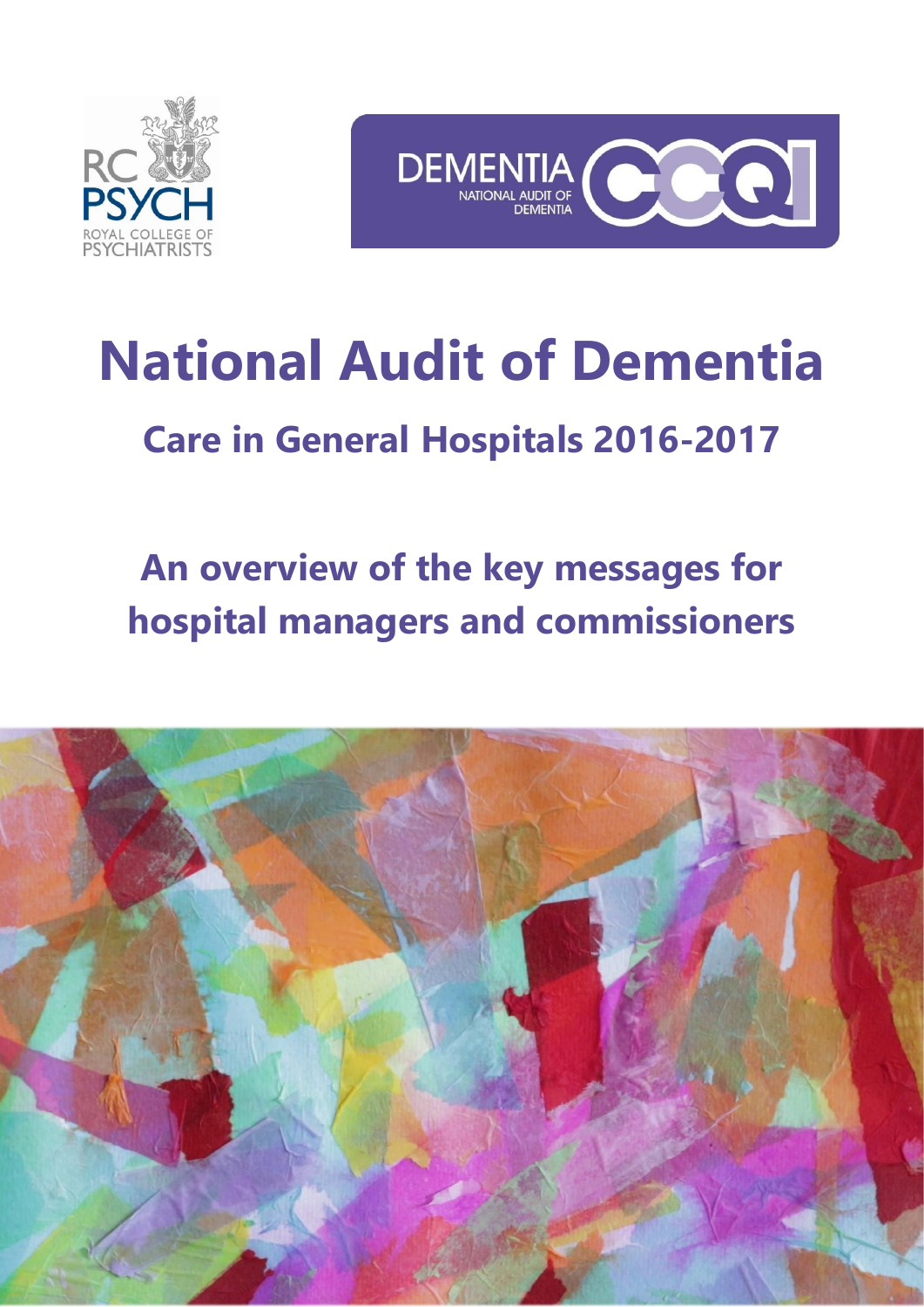This report was produced by Chloë Snowdon and Chloë Hood from the National Audit of Dementia Project Team. It was published in January 2018.

Many thanks also to Hwyl for permission to use the cover artwork. Hwyl is an art project run by Dementia Matters in Powys (DMiP) and Arts Alive Wales based at the Brecon War Memorial Hospital. The project focuses on working with elderly patients on hospital wards, with their families, carers, the ward staff and artists on a weekly basis. With thanks to Rhiannon Davies (DMiP) and Tessa Waite (Arts Alive Wales).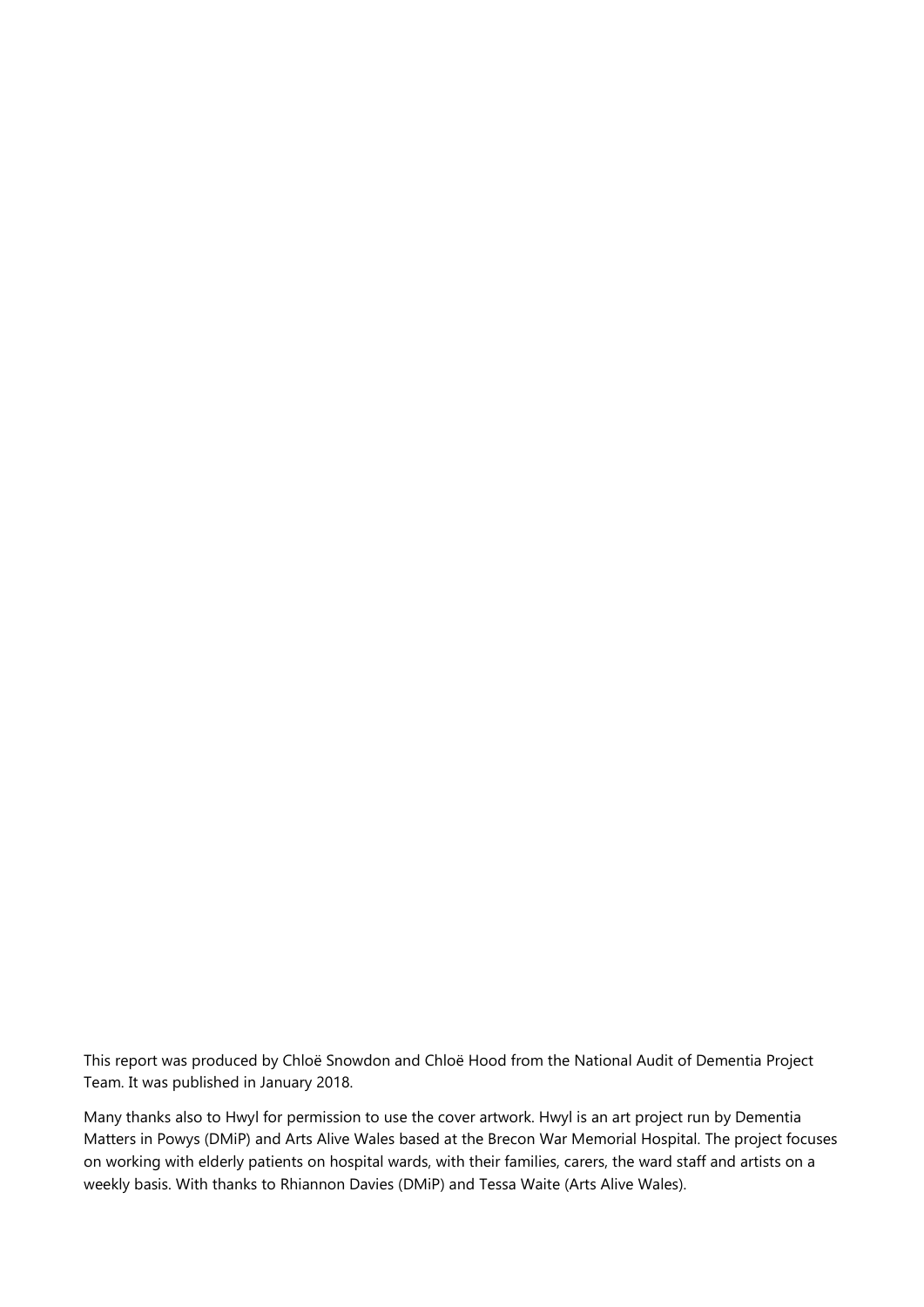# Contents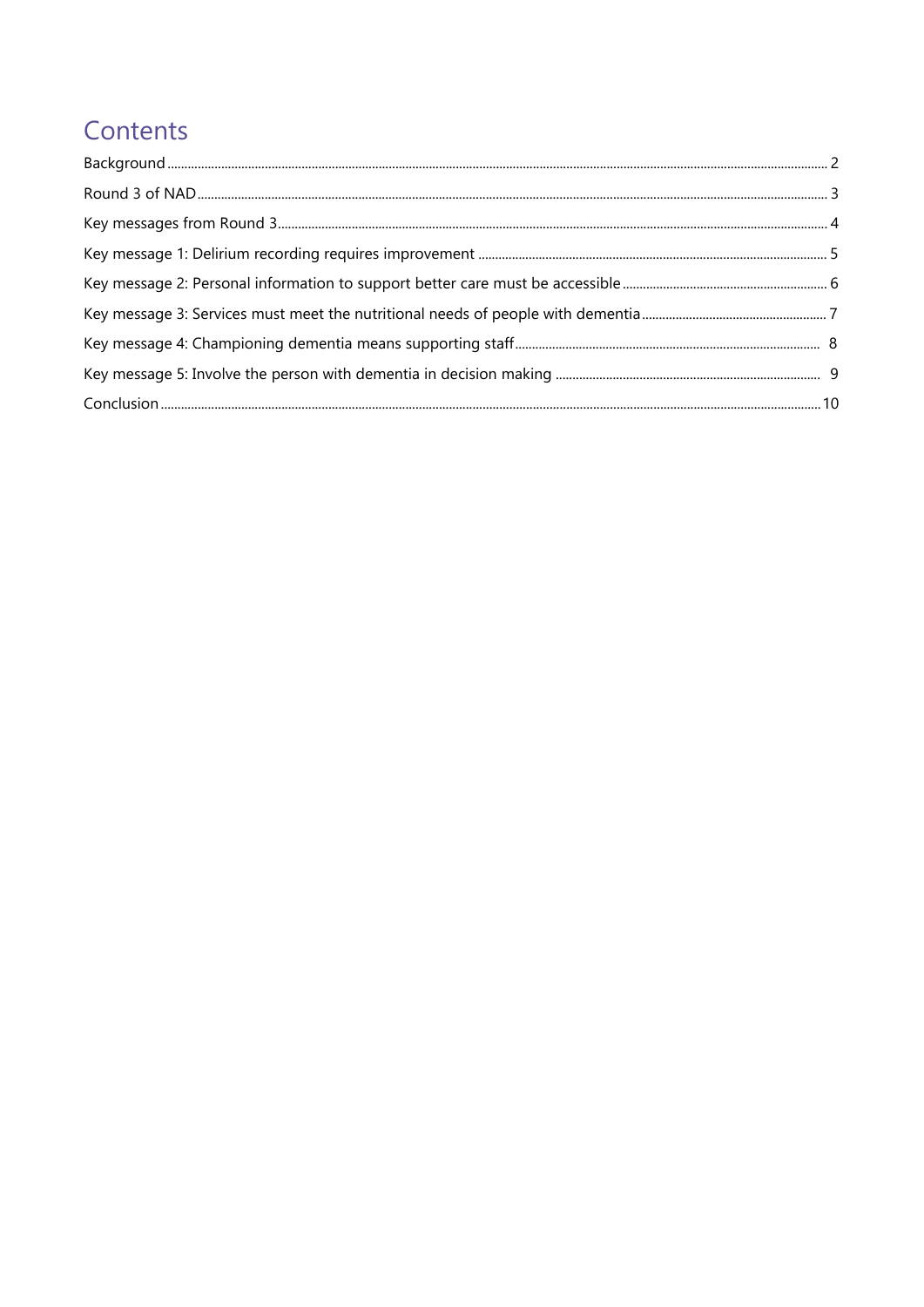## <span id="page-3-0"></span>Background

The National Audit of Dementia (care in general hospitals) is commissioned by the Healthcare Quality Improvement Partnership on behalf of NHS England and the Welsh Government, as part of the National Clinical Audit Programme. It is managed by Royal College of Psychiatrists, in partnership with other organisations and charities.

The National Audit of Dementia (NAD) examines aspects of the care received by people with dementia in general hospitals in England and Wales.

#### What is dementia?

Dementia is the term used to describe a range of symptoms caused by diseases which damage the brain, such as Alzheimer's disease, or a series of strokes. Symptoms vary extensively but may include memory loss and difficulties with thinking, language and problem solving, and changes in mood and behaviour<sup>1</sup>. For a person with dementia, these symptoms are severe enough to cause significant problems in daily life. Dementia is most prevalent in people over the age of 65 and the likelihood of developing dementia increases with age.

#### Dementia in general hospitals

People with dementia are not generally admitted to hospital for their dementia. In Round 3 of the National Audit of Dementia, 50% of the primary causes for admission were either falls, hip fracture or dislocation, respiratory related or urinary infections.

Admission to hospital is exceptionally difficult for people with dementia. Illness or injury, loss of familiar surroundings and routine, and a busy task centred environment can all worsen dementia symptoms and increase the risk of delirium. The Alzheimer's Society cites figures obtained from Department of Health stating that people with dementia in hospital account for around 3.2 million bed days a year<sup>2</sup>.

Governments in both England and Wales have identified dementia care in hospitals as a priority for improvement.

#### Previous Rounds of NAD

Two previous rounds of this audit have taken place, reporting in 2011 and 2013.

Round 2 of the audit found that some improvement had taken place in care processes, such as assessment and discharge planning. There was increased support for dementia in hospital through the introduction of senior clinical leads, dementia champions, and training provision. However, further improvement was needed.

<sup>1</sup> https://www.alzheimers.org.uk/info/20007/types\_of\_dementia/1/what\_is\_dementia

<sup>2</sup> https://www.alzheimers.org.uk/download/downloads/id/2907/fix\_dementia\_care\_-\_hospitals.pdf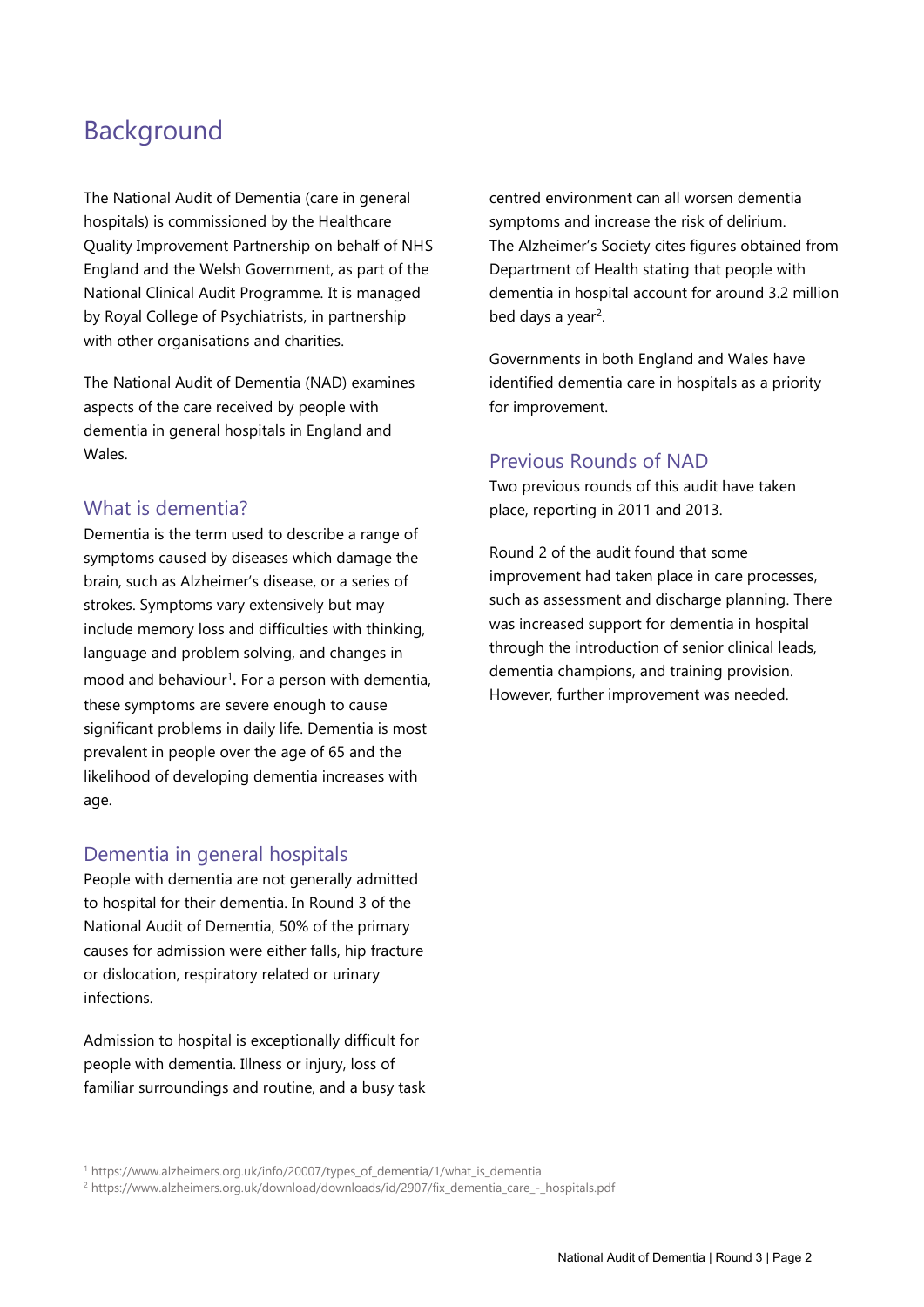# <span id="page-4-0"></span>Round 3 of NAD

Round 3 of the National Audit of Dementia collected data between April and November 2016. One hundred and ninety-nine hospitals (98% of eligible hospitals) in England and Wales took part in the audit and were asked to complete four elements:

- A hospital level organisational checklist
- A retrospective casenote audit, with a minimum target of 50 sets of patient notes
- A survey of carer experience of quality of care
- A staff questionnaire about providing care and support to people with dementia.

In total, the audit received 199 organisational checklists, 10047 casenote submissions, 14416 staff questionnaires and 4664 carer questionnaires.

#### This report

This is a Round 3 summary report for hospital managers and commissioners. It highlights the key areas of focus for general hospitals in England and Wales following the results of the audit. The [full](http://www.rcpsych.ac.uk/pdf/National_Audit_of_Dementia_online_version_FINAL.pdf)  [report](http://www.rcpsych.ac.uk/pdf/National_Audit_of_Dementia_online_version_FINAL.pdf) for Round 3 contains further details on the audit methods, findings and recommendations.

Regional and individual hospital reports can also be found on the [audit website.](http://www.rcpsych.ac.uk/workinpsychiatry/qualityimprovement/nationalclinicalaudits/dementia/nationalauditofdementia/thirdroundofaudit/finalreportrecommendations.aspx)

#### Key messages and recommendations

The national report identified five key messages and recommendations based on the findings of Round 3. These are the areas which the audit recommends hospitals should focus on as areas of immediate priority.

An overview of the five key messages can be found on the next page, and a more in-depth explanation of the key messages, and the associated key recommendations, follows.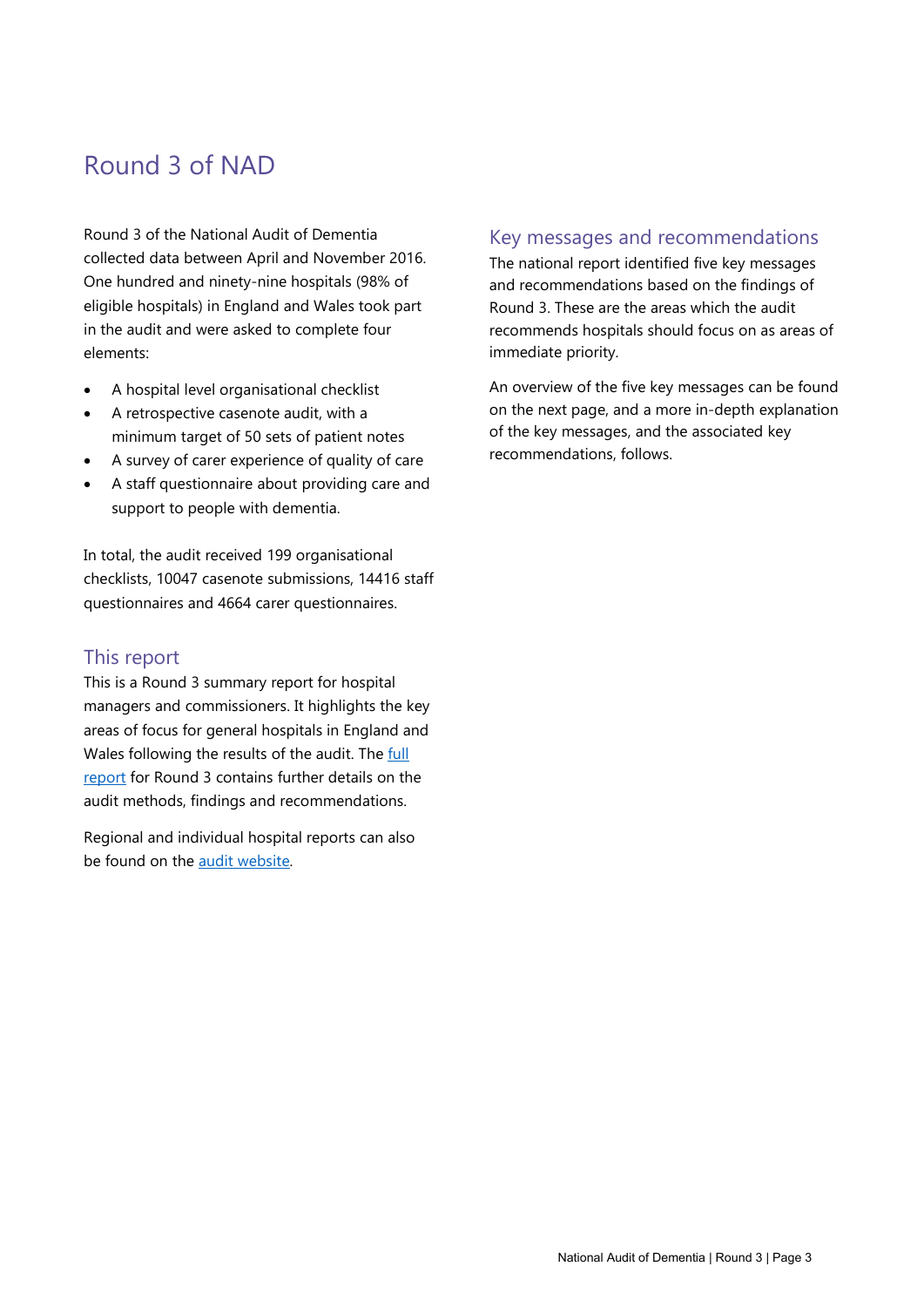

# <span id="page-5-0"></span>**National Audit of Dementia Key messages from Round 3**

#### **Delirium recording requires improvement**



45% of patients with dementia had an initial screen for delirium

### **Personal information to support better care must be available**

In a spot check, half of patients with dementia who should have had a personal information document, had one in place

### **Services must meet the nutritional needs of people with dementia**



A quarter of hospital staff said the nutritional needs of people with dementia were met only sometimes, or not at all

#### **Championing dementia means supporting staff**

One in two hospital staff said they feel supported by dementia specialist staff out of office hours



### **Involve the person with dementia in decision making**



Consent (or a best interest decision making process) was recorded in two thirds of referrals to a social worker, for a proposed change in residence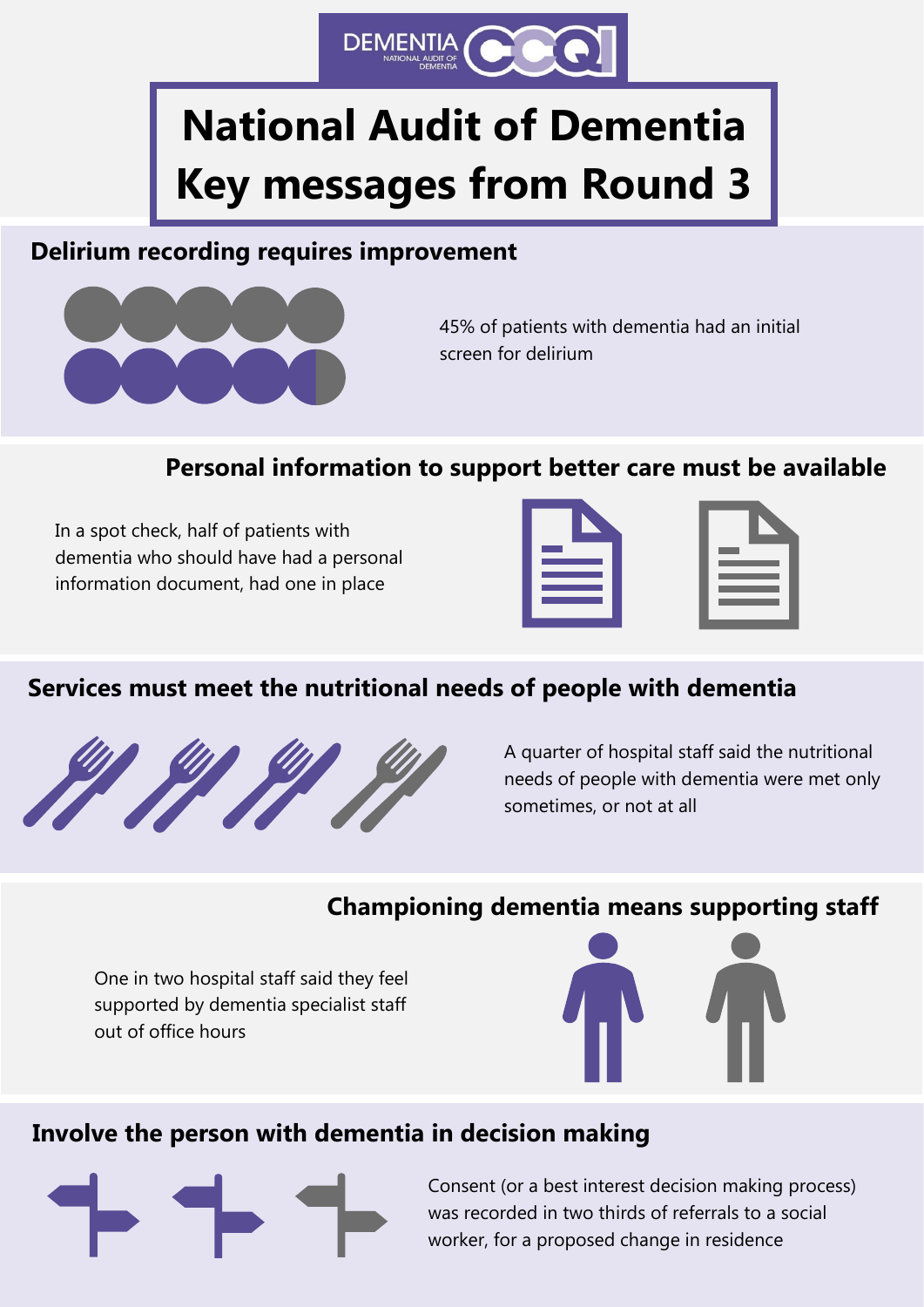# <span id="page-6-0"></span>Key message 1: Delirium recording requires improvement

#### What is delirium?

Delirium is an "acute decline in mental functioning with confusion, over activity or underactivity, distress (hallucinations, paranoia). Usually caused by acute medical illness, surgery, or by medicines or medication withdrawal. Most patients recover, in a few days to a few weeks. Delirium is not the same as dementia, which is chronic and generally irreversible"<sup>3</sup>.

Delirium can affect over a quarter of older patients in hospital and may have long-lasting effects on cognition, as well as physical decline<sup>4</sup>. Delirium has been shown to increase length of stay<sup>5</sup> and is linked to number of falls<sup>6</sup> and premature death<sup>7</sup>.

You can find more information and resources about delirium on the [Scottish Delirium Association](http://www.scottishdeliriumassociation.com/)  [website.](http://www.scottishdeliriumassociation.com/)

#### Delirium in Round 3 of NAD

In Round 3 of NAD, in more than half of casenotes of people with dementia, there was no recording of an initial screen or check for symptoms of delirium. Inconsistency in what is recorded and communicated may affect clinical care and thereby increase a person with dementia's risk of developing delirium.

For more information on the data regarding delirium from Round 3 of NAD, please see the [National Report.](http://www.rcpsych.ac.uk/workinpsychiatry/qualityimprovement/nationalclinicalaudits/dementia/nationalauditofdementia/thirdroundofaudit/finalreportrecommendations.aspx)

 $\overline{a}$ 

#### NAD recommendations

**Medical and Nursing Directors** should**:**

- Ensure that hospitals have robust mechanisms in place for assessing delirium in people with dementia including:
	- o At admission, a full clinical delirium assessment, whenever indicators of delirium are identified.
	- o Cognitive tests administered on admission and again before discharge.
	- o Delirium screening and assessment fully documented in the patient's notes (regardless of the outcome).
	- o Care offered in concordance with the delirium evidence-base recommendations when the assessment indicates symptoms of delirium.
	- o Results recorded on the electronic discharge summary.
- Ensure staff receive training in delirium and its relationship to dementia, manifestations of pain, and behavioural and psychological symptoms of dementia.

#### Comments from staff, carers or service users in NAD

…[There] is a lack of awareness about delirium. My husband suffered from this… on admission... Fortunately, I recognised the symptoms, exactly the same had happened [before]. On that occasion, I had no knowledge of the condition and no-one explained it to me. It was only when I picked up a leaflet… I understood why he was talking in such a confused way - akin to paranoia - and why he was seeing things that were not there. This is an area… for improvement so staff and carers are fully aware of the condition and the reasons for it. Carer, Carer questionnaire

<sup>3</sup>https://docs.google.com/viewer?a=v&pid=sites&srcid=ZGVmYXVsdGRvbWFpbnxzY290dGlzaGRlbGlyaXVtYXNzb2NpYXRpb258Z3g6N2M 2NTgxOTczOWFmZWQwOQ

<sup>4</sup> https://jamanetwork.com/journals/jamapsychiatry/article-abstract/2598162

<sup>5</sup> https://www.journalofhospitalmedicine.com/jhospmed/article/127572/delirium-superimposed-dementia

<sup>6</sup> http://www.psychosomaticsjournal.com/article/S0033-3182(09)70791-1/fulltext

<sup>7</sup> https://jamanetwork.com/journals/jama/article-abstract/186304?redirect=true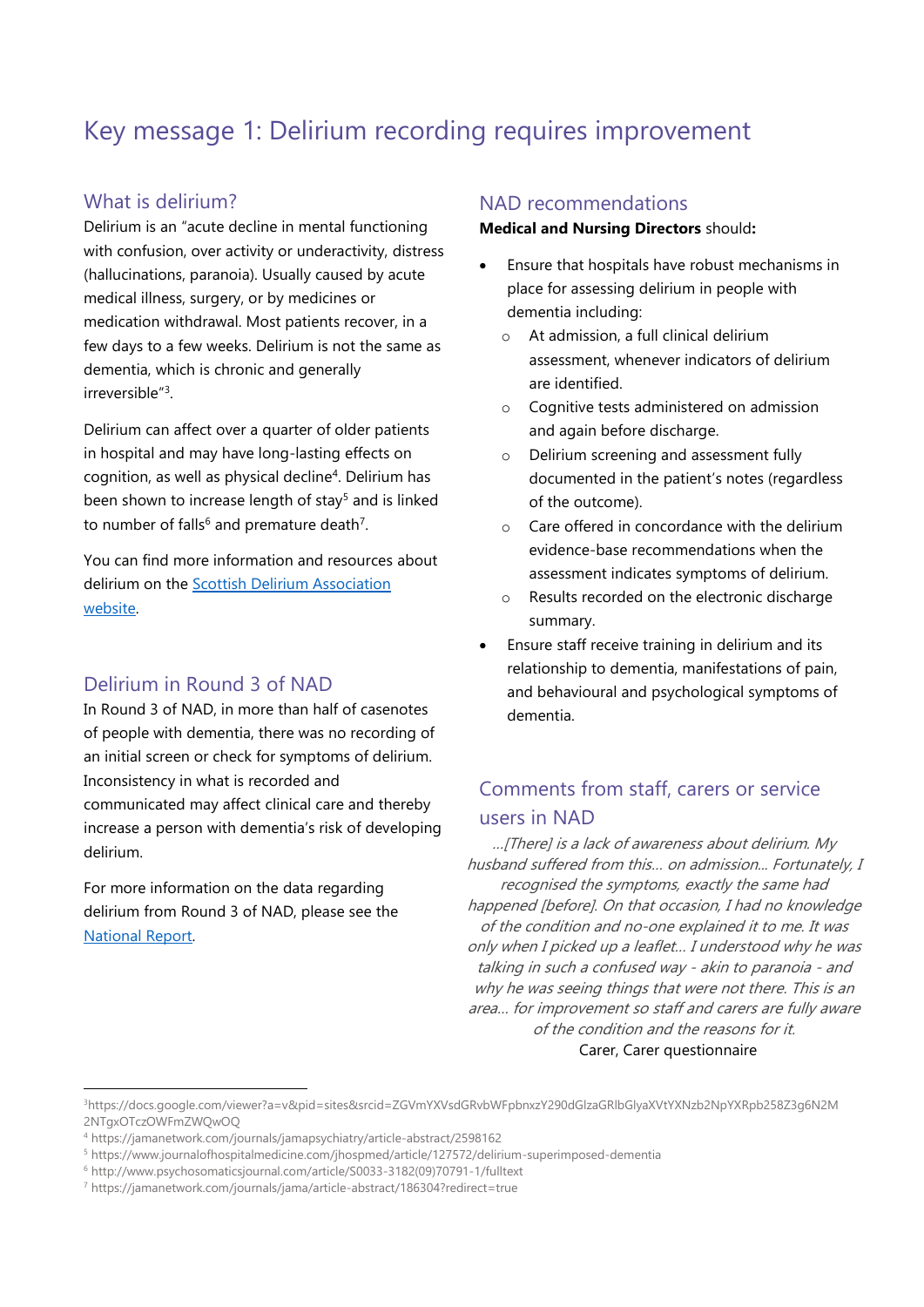# <span id="page-7-0"></span>Key message 2: Personal information to support better care must be accessible

#### What is a personal information document?

A personal information document contains key information about the care and communication needs of a person with dementia. There are different versions of the document (e.g. [This is Me\)](https://www.alzheimers.org.uk/info/20033/publications_and_factsheets/680/this_is_me) but they are all intended to capture information such as preferred name, food likes and dislikes, factors which can cause distress and how these can be mitigated.

#### Personal information documents in Round 3 of NAD

A ward spot check carried out during the audit looked for the document with key personal information about care needs and communication that should be completed for people with dementia. The spot check found that only half of patients who should have had a personal information document, had one in place.

Forty percent of staff said that they could not access personal information at least most of the time. Under half of carers said they thought staff were 'definitely' well informed about the person with dementia.

For more information on the data regarding personal information from Round 3 of NAD, please see the [National Report.](http://www.rcpsych.ac.uk/workinpsychiatry/qualityimprovement/nationalclinicalaudits/dementia/nationalauditofdementia/thirdroundofaudit/finalreportrecommendations.aspx)

#### NAD recommendations

#### **National Commissioners (Welsh Government, NHS England)** should propose a nationally backed

monitoring programme aimed at embedding the collection, sharing and use of person centred information. This should include a clear expectation that once gathered, this information will follow the patient between providers, and this will be monitored.

**Ward Managers** should audit implementation/use of personal information collected to improve care for patients (e.g. This is Me or other locally developed document). The result of the audit should be fed back to the dementia champions/dementia lead and ward staff.

#### Comments from staff, carers or service users in NAD

No-one asked me about her needs… her behaviour, her dietary needs, personal care, and general agitation/capacity. Carer, carer questionnaire

'This is Me' forms are vital in caring for our patients with dementia, however these are rarely completed. Healthcare assistant, staff questionnaire

Given the 'This is Me' leaflet the afternoon before mum was discharged. Should have had this form on the first day, not the fifth day! Carer, carer questionnaire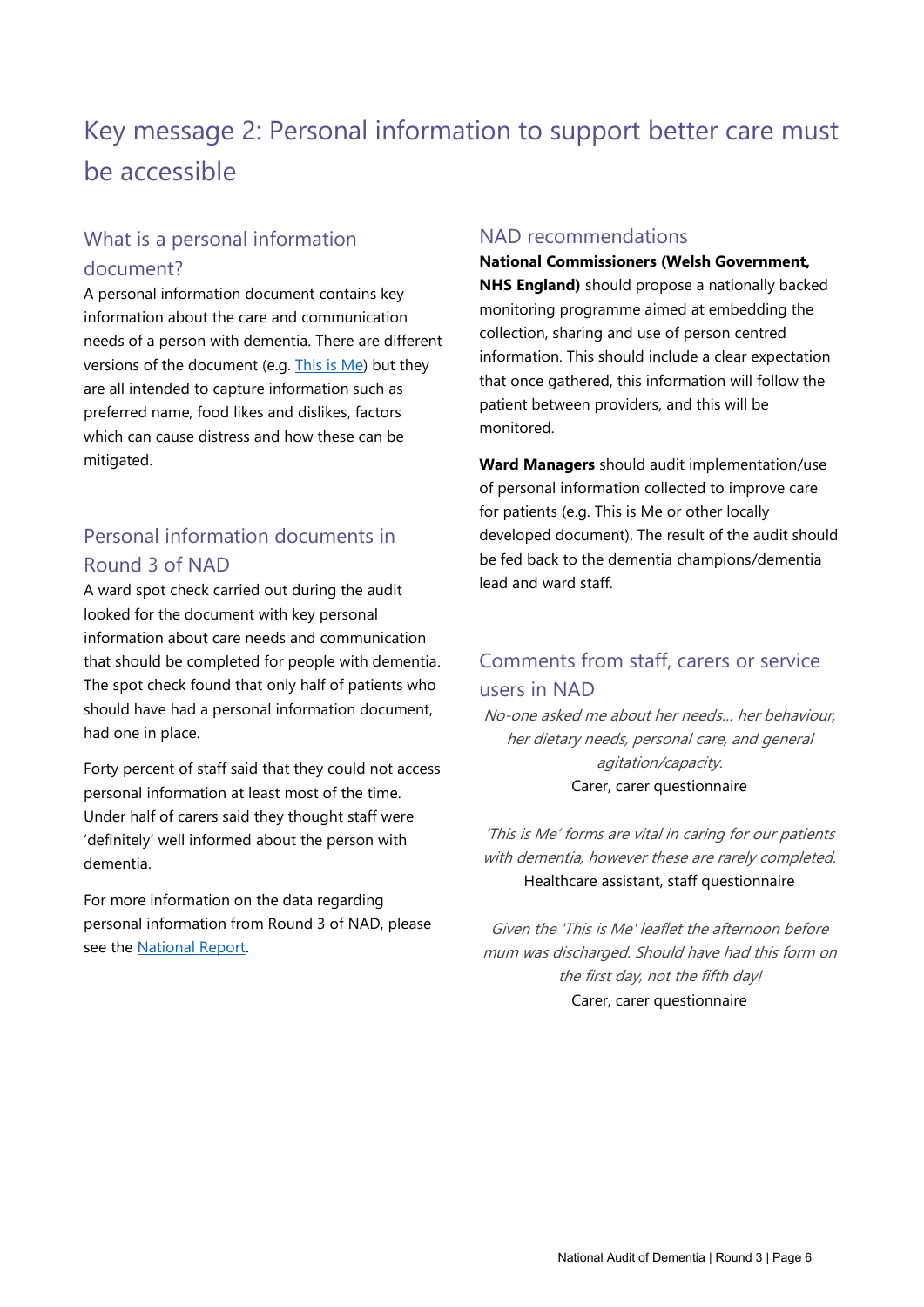# <span id="page-8-0"></span>Key message 3: Services must meet the nutritional needs of people with dementia

#### Nutritional needs of people with dementia

Catering services in hospitals should be able to provide for the needs of patients with dementia. People with dementia may not be able to eat full meals at regular times, may need finger food meal alternatives (food which can be eaten without cutlery) or snacks at any time of day, to ensure they are nourished.

Malnutrition is linked to many health outcomes – from the healing and development of pressure ulcers<sup>8</sup> to the development of hospital acquired infections 9 . Malnutrition in hospitals has also been linked to increased length of stay and  $cost^{10}$ .

#### Nutritional needs of people with dementia in Round 3 of NAD

In Round 3, less than 75% of staff said that they could obtain finger foods or snacks between meals for these patients.

Twenty-four percent of staff thought people with dementia had their nutritional needs met sometimes, or not met.

For more information on the data regarding the nutritional needs of people with dementia from Round 3 of NAD, please see the [National Report.](http://www.rcpsych.ac.uk/workinpsychiatry/qualityimprovement/nationalclinicalaudits/dementia/nationalauditofdementia/thirdroundofaudit/finalreportrecommendations.aspx)

#### NAD recommendations

**Clinical Commissioning Groups and Health Board commissioning services should** ensure that tenders let by Trusts for new catering contracts always specify provision of finger foods for main meals and access to a range of snacks 24 hours a day.

**Medical and Nursing Directors should** promote the attendance of key carers to support care, but ensure that this is complementary to, and not instead of, care delivered by staff. The level of input by carers, and how carers feel about the level of input they have been asked to deliver should be monitored through carer feedback, complaints and PALS enquiries. Carer satisfaction should be seen as a marker of good care. Ward managers should be supported to ensure carers supporting patients should not be asked to leave at mealtimes/stopped from helping with meals (this excludes emergency and urgent care and treatment).

#### Comments from staff, carers or service users in NAD

I work nightshifts and no suitable food is left for patients overnight and we are often asked for late evening/night snacks from patients. It is not a good feeling to not be able to provide a snack for patients... I have often given food/drink of my own to patients in order to help. Healthcare assistant, staff questionnaire

My mum was well looked after but could not eat the food provided so we had to bring our own food in, so she [could] have something to eat… Carer, carer questionnaire

<sup>9</sup> https://www.cambridge.org/core/journals/british-journal-of-nutrition/article/malnutrition-is-an-independent-factor-associated-withnosocomial-infections/2C14D9A485B2E2596E6849CECD77D089

<sup>8</sup> http://www.nutritionjrnl.com/article/S0899-9007(10)00054-7/fulltext

<sup>10</sup> http://www.clinicalnutritionjournal.com/article/S0261-5614(02)00215-7/fulltext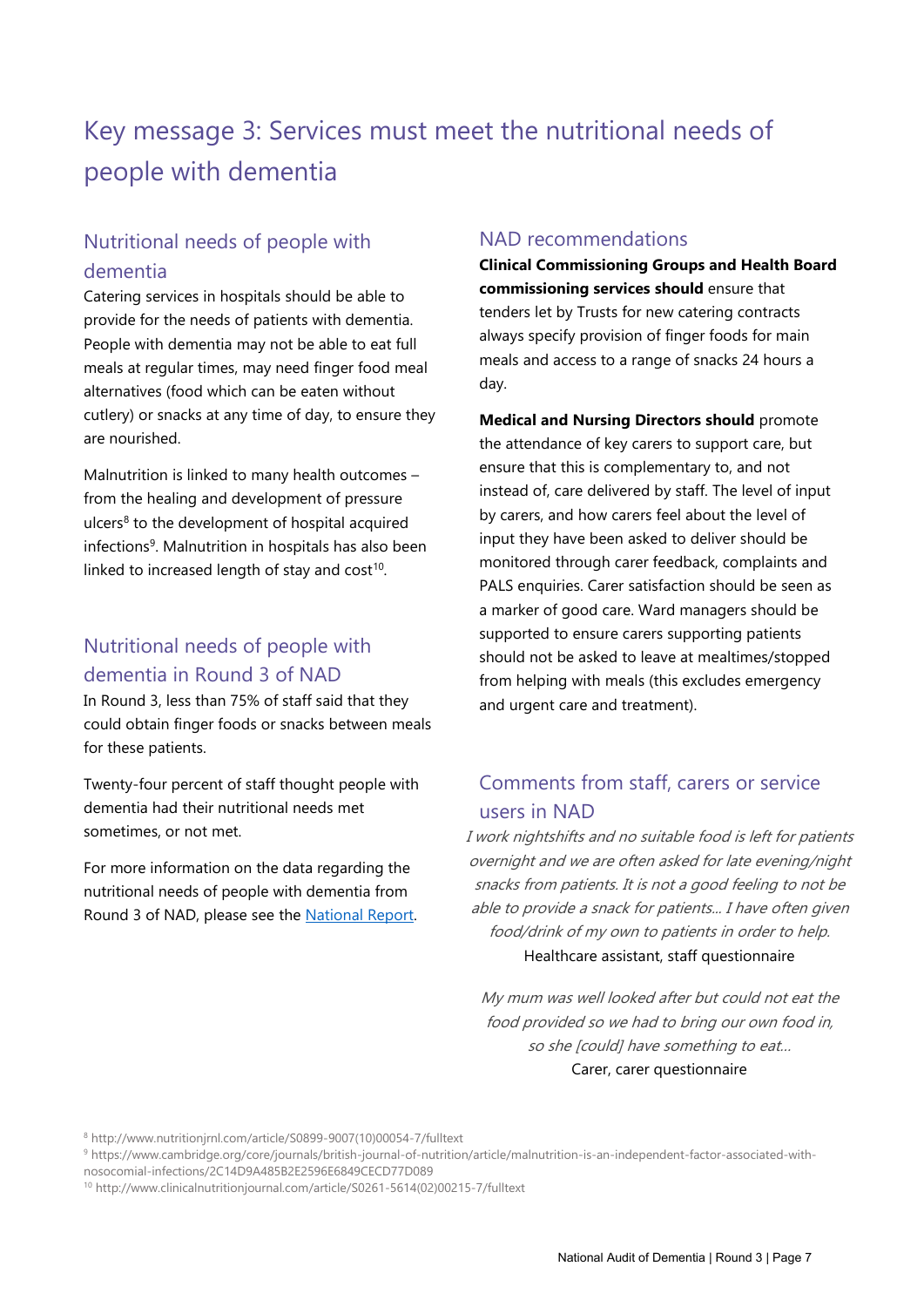# <span id="page-9-0"></span>Key message 4: Championing dementia means supporting staff

#### Specialist staff for dementia in hospitals

Dementia champions are members of staff who have special responsibility to promote best practice in caring for people who have dementia and supporting staff in providing care.

Hospital staff may also access support in caring for people with dementia from specialist liaison mental health teams or care of the elderly teams.

#### Staff support in Round 3 of NAD

To support staff to deliver better care, nearly all hospitals have created dementia champions at ward level.

Just under 70% of carers gave a high rating to care overall.

Staff said they needed more support, especially out of hours when less than a quarter of staff said they could access specialist support for dementia always or most of the time.

For more information on the data regarding supporting staff with dementia care from Round 3 of NAD, please see the [National Report.](http://www.rcpsych.ac.uk/workinpsychiatry/qualityimprovement/nationalclinicalaudits/dementia/nationalauditofdementia/thirdroundofaudit/finalreportrecommendations.aspx)

#### NAD recommendations

**The Chief Executive Officer should** ensure that there is a dementia champion available to support staff 24 hours per day, 7 days per week. This could be achieved through ensuring that people in roles such as Site Nurse Practitioners and Bed Managers have expertise in dementia care.

#### Comments from staff, carers or service users in NAD

I think nursing staff should receive more training and education of dementia or there should be more specialist nurses. They have Macmillan nurses for cancer patients, who do an excellent job, so why not have dementia nurses? Carer, carer questionnaire

Knowing that someone understands me is important. Service user, member of a service user review panel

[We need] more specialist advice about how to treat patients on hand and available, not just in office hours.

Allied healthcare professional, staff questionnaire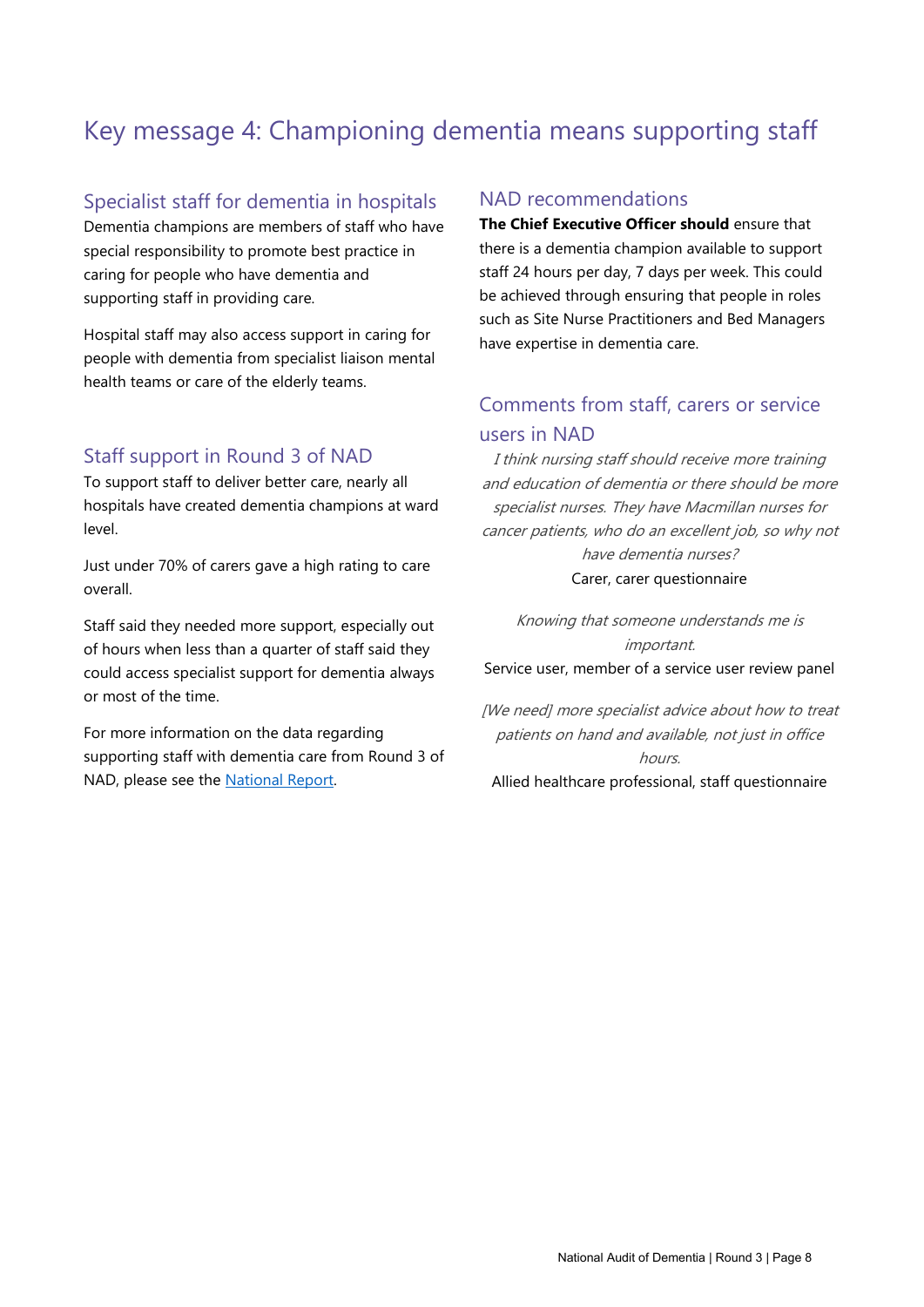# <span id="page-10-0"></span>Key message 5: Involve the person with dementia in decision making

#### Consent or a best interest decision making process

As their discharge date approaches, people with dementia often face discussions about whether their current residence is the most appropriate place for them to live. They may be referred to a social worker to discuss a possible change and the hospital should record their consent to this referral.

Where a patient lacks capacity, and a decision to refer has been taken in their best interests, this should be recorded.

#### Consent or a best interest decision making process in Round 3 of NAD

In the audit, where a change in residence after discharge (e.g. from their own home to a care home) was proposed, just over one third of patients did not have their consent to begin this process recorded, or evidence that a best interests decision making process had taken place (in the case that they lacked capacity).

For more information on the data regarding involving the person with dementia in decision making from Round 3 of NAD, please see the [National Report.](http://www.rcpsych.ac.uk/workinpsychiatry/qualityimprovement/nationalclinicalaudits/dementia/nationalauditofdementia/thirdroundofaudit/finalreportrecommendations.aspx)

#### NAD recommendations

**The Safeguarding Lead should** ensure that staff are trained in the Mental Capacity Act, including consent, appropriate use of best interests decision making, the use of Lasting Power of Attorney and Advance Decision Making. Training should cover supportive communication with family members/carers on these topics.

#### Comments from staff, carers or service users in NAD

I was particularly unhappy about a meeting… to discuss the care plan… I asked if both I and my relative should come and he said, 'No, just you to begin with.' When I said I'd prefer to stay with my relative, I was told that the Psychiatrist wanted me to attend… The room had blinds on the windows but these weren't fully closed, and I soon became aware that my relative was outside, looking in. After a while he entered the room of his own accord and was clearly very angry and upset that we had all been talking about him behind his back. Carer, carer questionnaire

[We need] better training, knowledge and support for staff around the principles of the Mental Capacity Act, supporting patients to make every day and complex decisions. Particularly taking into account, communication and cognitive needs that would affect support for decision-making. Allied healthcare professional, staff questionnaire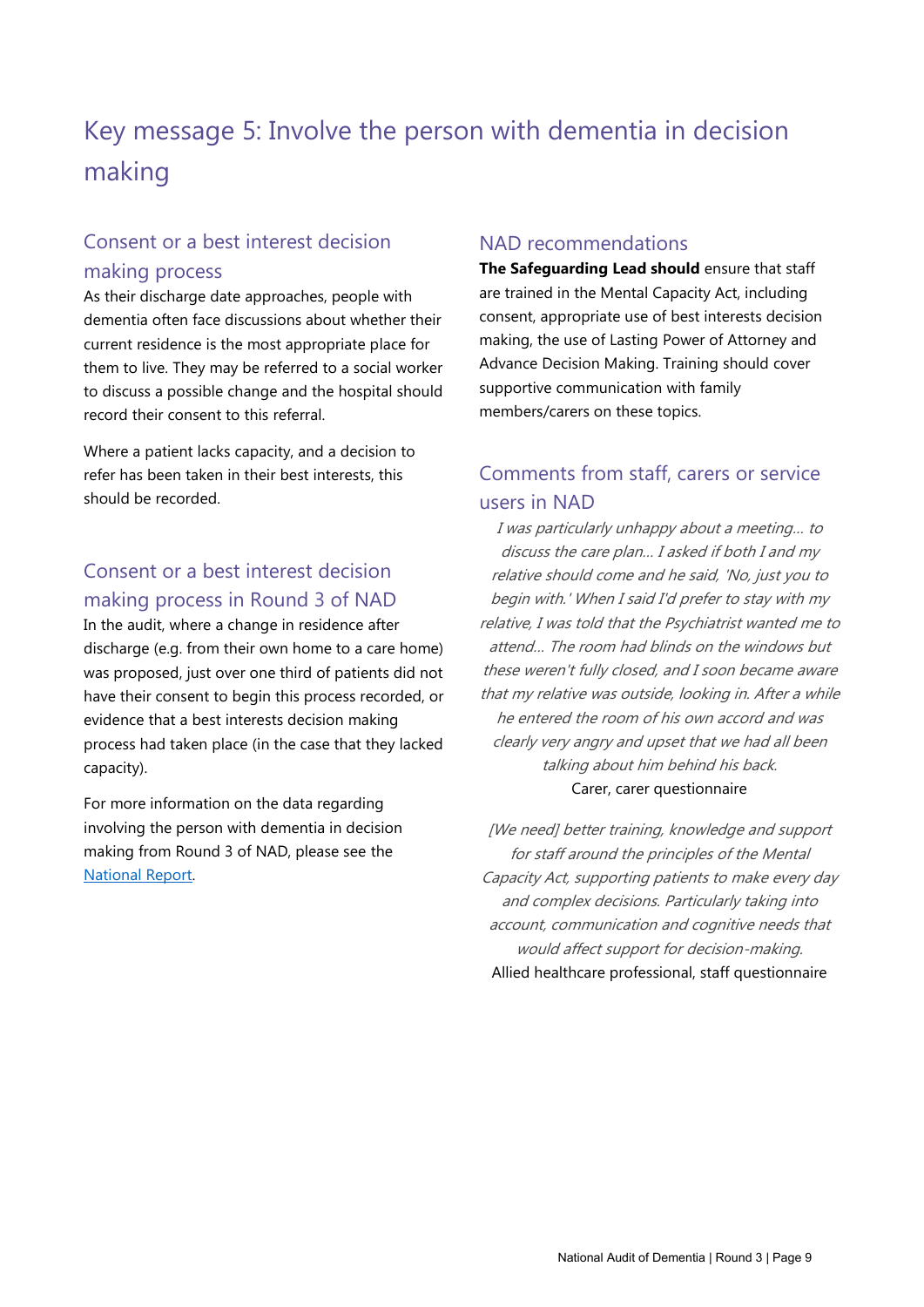# <span id="page-11-0"></span>Conclusion

This report contains a summary of the key findings and recommendations from Round 3 of the National Audit of Dementia. The key messages focus on the areas of priority for hospitals identified from the national dataset and thus show areas for improvement across England and Wales.

Participating hospitals also received individual local reports (found on the [audit website\)](http://www.rcpsych.ac.uk/workinpsychiatry/qualityimprovement/nationalclinicalaudits/dementia/nationalauditofdementia/thirdroundofaudit/finalreportrecommendations.aspx) in order to identify and make changes key to that hospital.

The audit Project Team would encourage commissioners and hospital managers to implement the recommendations specifically aimed at commissioning and managing bodies. We also encourage you to note all the key recommendations, to understand how you can support and monitor their implementation.

Feedback from hospital staff, carers and service users in each round of audit has consistently underlined the necessity of a whole organisation approach, involving staff from all disciplines and seniority levels working together to bring the best possible care to people with dementia.

Dementia champions and other key staff are very important to dementia care but require support and engagement from all staff to see the implementation of key dementia strategies through to ward level.

[We need] grassroots education of staff by ward and departmental management. Many schemes exist to improve the care of patients with dementia but getting ward staff to consistently implement these schemes is very difficult and this leads to a worse experience for some patients. This is about staff engagement wholesale, rather than anything one specialist nurse can do alone. Patient Experience team member, staff questionnaire

I cannot imagine that dementia comes anywhere high on the list of priorities for any hospital. I do hope I find out it is different to this. Carer, member of a service user review panel

#### Round 4 of the National Audit of Dementia

The next round of the National Audit of Dementia will be taking place from April 2018. Hospital audit leads have been contacted to ask them to register for the audit.

More details about Round 4 can be found on the [website.](http://www.rcpsych.ac.uk/workinpsychiatry/qualityimprovement/nationalclinicalaudits/dementia/nationalauditofdementia.aspx) 

Round 3 showed that engagement with the audit directly impacts data returns, particularly in relation to the numbers of carer and staff questionnaire returns. Audit leads will be provided with regular updates on their hospital submissions during the data collection period.

We would encourage commissioners and hospital managers to keep up to date with the timeline for the audit through regular contact with their audit lead.